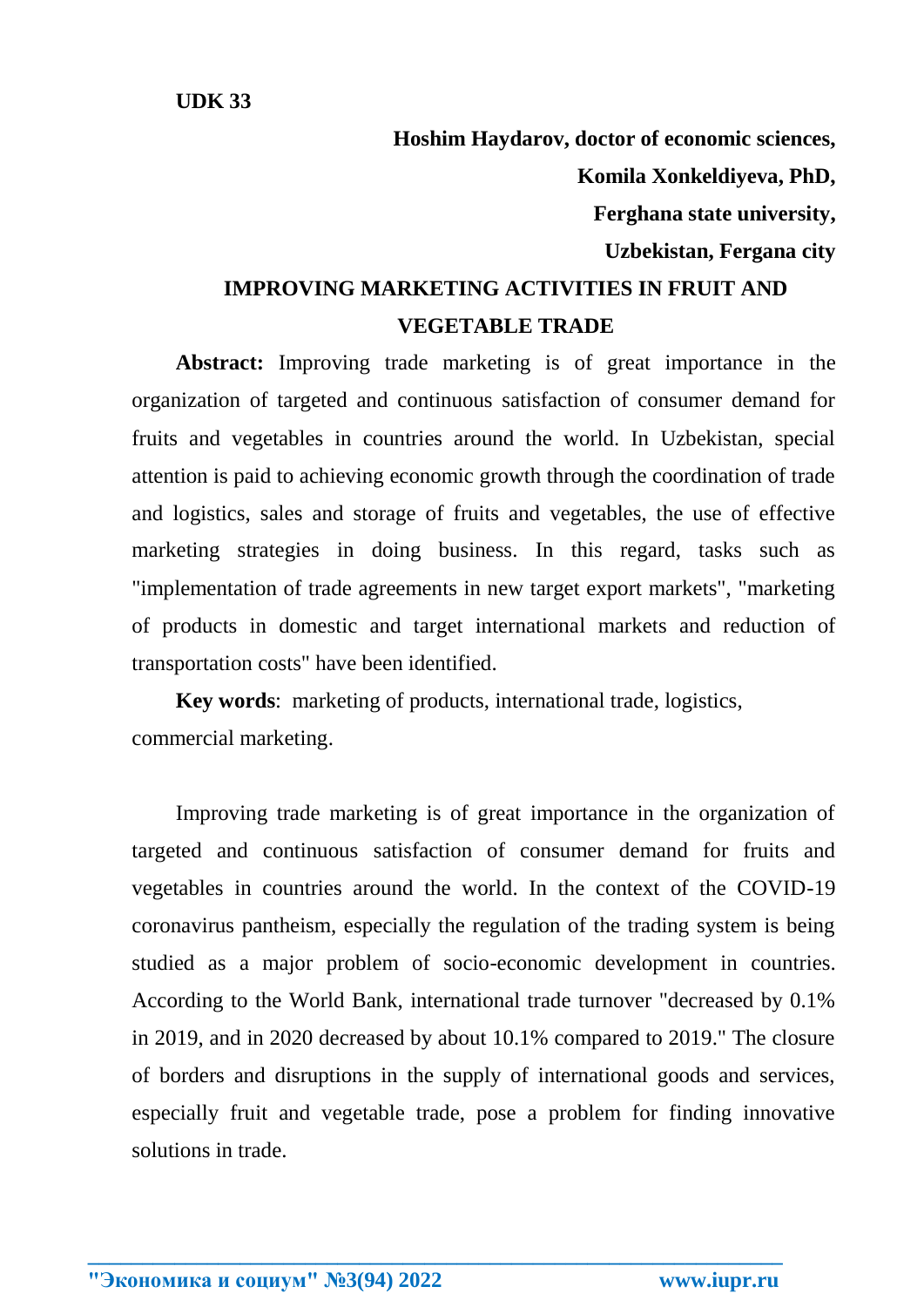Infrastructural changes in the world commodity market, the emergence of modern trends in retail and wholesale trade, innovative activity of enterprises in the struggle for competition and consumer, as well as differences in their goals, interests, functions and processes require significant changes in modern trade marketing. Research is being conducted on the development of long-term and mutually beneficial cooperation strategies based on business relations between manufacturers, distributors, wholesalers and retailers, which are the main objects of trade marketing.

In Uzbekistan, special attention is paid to achieving economic growth through the coordination of trade and logistics, sales and storage of fruits and vegetables, the use of effective marketing strategies in doing business. In this regard, tasks such as "implementation of trade agreements in new target export markets", "marketing of products in domestic and target international markets and reduction of transportation costs" have been identified. Effective implementation of these tasks includes the development of fruit and vegetable markets in trade marketing activities, improving the mechanisms for ensuring the interaction of growers, wholesalers and retailers of fruits and vegetables, further expanding the scope of research on the use of marketing strategies for relationship marketing and consumer value creation. is appropriate.

Changes in the infrastructure of the fruit and vegetable market, the emergence of innovative and unique areas of retail and wholesale trade, and the development of e-commerce require the use of innovative solutions in the competition for enterprises and the struggle for the buyer. Manufacturers are gaining competitiveness not only by innovations in the supply of goods, but also by the use of modern methods of delivery of goods to the final consumer (buyer), taking into account new ways to reduce costs in production and create value for customers to set low prices.

In this context, the need to increase efficiency through the development of long-term and mutually beneficial relations between fruit and vegetable producers, intermediaries, wholesalers and retailers based on the development of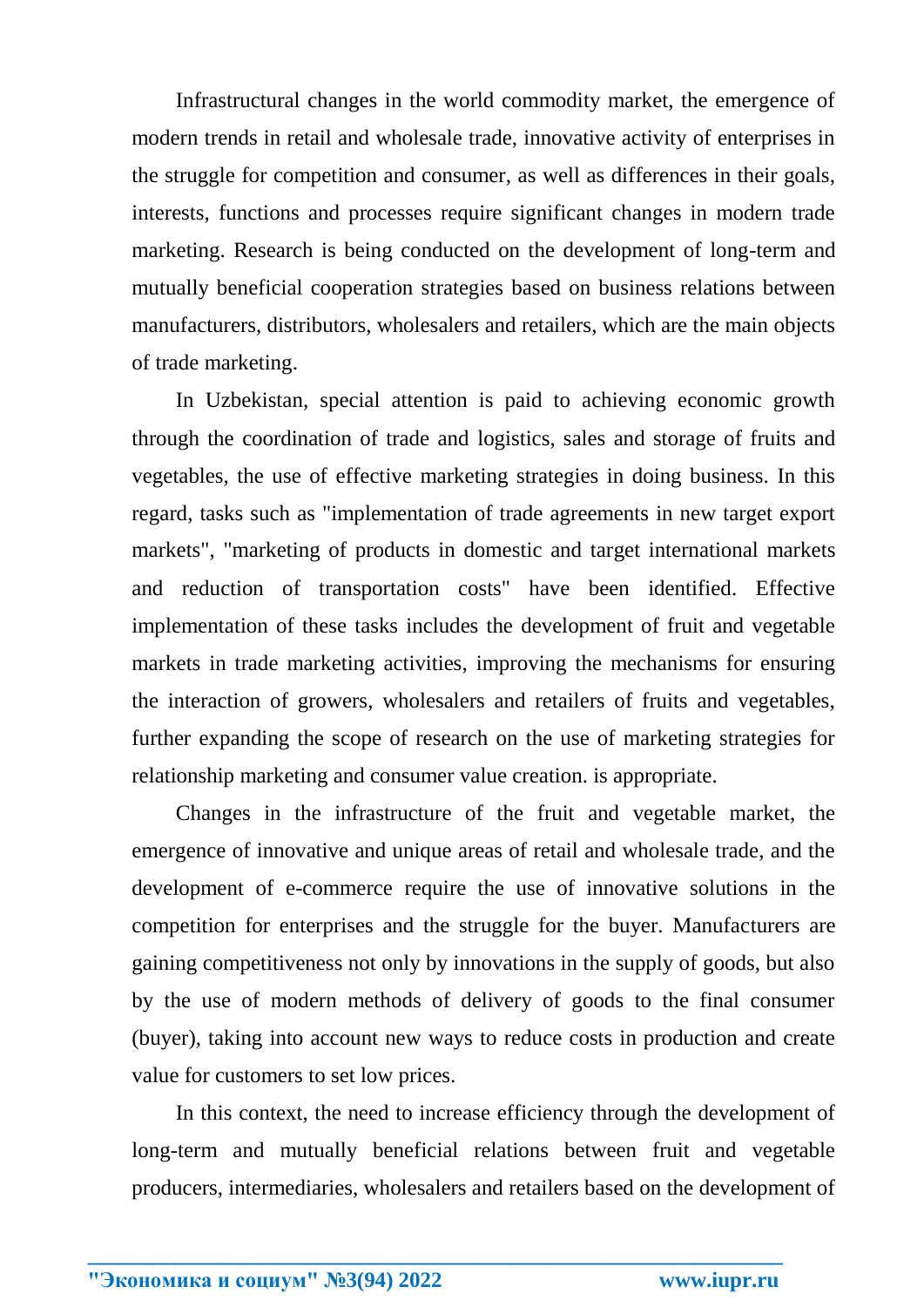mutual business relations and joint planning of marketing activities has become a priority. The formation and development of "commercial marketing" as a new direction in the implementation of traditional marketing activities of enterprises is important in gaining a competitive advantage. Therefore, first of all, it is important to understand the interdependence of the concepts of "trade" and "trade marketing" and their content.

Trade is the main category of traditional classical marketing and is studied in the narrow sense as a form of commodity circulation, a form of exchange through the purchase and sale of labor products and services. In a broad sense, trade is understood as the most important area in the socio-economic development of the country, as an activity that drives the market, creates conditions for the creation of the process of commodity-money circulation. The formation and development of "trade marketing" enterprises as a new direction in the implementation of traditional marketing activities is important in a competitive environment.

Commercial marketing is used to varying degrees in modern marketing theories. In marketing theories there are 3 main stages in the development of "trade marketing": trade marketing (1970-1991), interactive trade marketing (1992-1999), strategic trade marketing (2000 to present). According to evolutionary development, although theories of trade marketing are considered as an old theory in the development trends of the world economy, its importance is observed to be more relevant within the consumer-oriented concept of marketing.

The use of trade marketing should be studied not only as a set of measures used to encourage the sale of products used by companies in the retail or wholesale trade, but also as a concept that involves the creation of value.

Theories of trade marketing are considered as a scientific problem that should be studied in international practice, from the concept of value creation for enterprises to the formation of a modern concept of consumer-oriented marketing, that is, the creation of value to the consumer. Based on this, the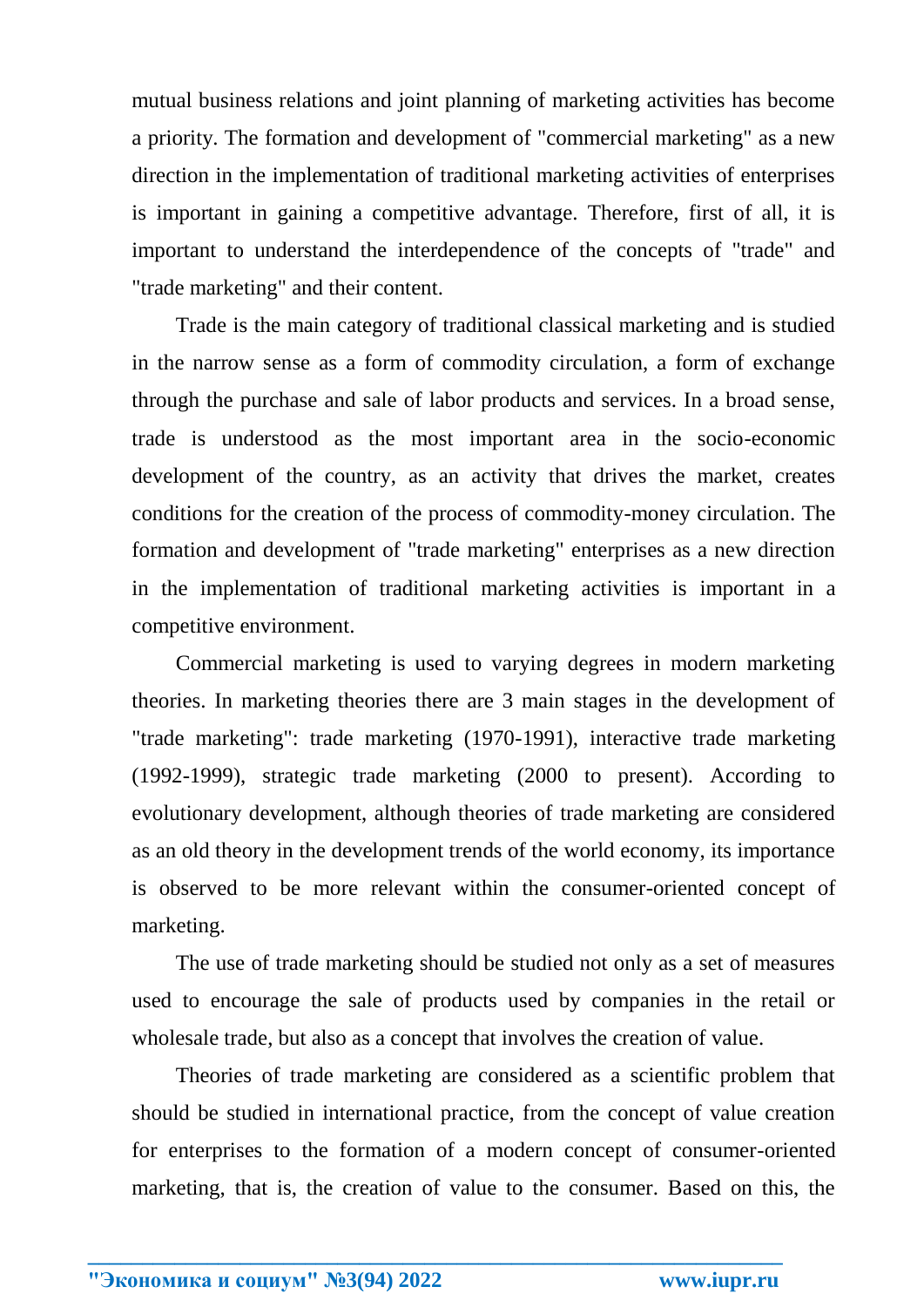author argues that trade marketing is studied as a set of guaranteed cross-target market relations that provide value added to consumers in the processes that occur in the distribution of products across marketing channels.

The development trends of trade have shaped the transition from deals to relationships, as increased competition has led to the establishment of long-term mutually beneficial relationships between businesses, distributors, dealers, suppliers, as well as short-term operations. Trade marketing is studied as an activity in distribution channels, it is expedient to study the movement of goods and the flow of information from production to consumption, the satisfaction of end consumer needs, the interaction of participants in the distribution system aimed at increasing the final consumer value of goods through integrated business cooperation and marketing.

The value proposition is studied as a set of benefits provided to the participants of the distribution system to the consumers. In recent years, approaches to developing business models of value creation for consumers have become more relevant, as the success of an enterprise remains dependent on its ability to adapt its business to the needs of consumers.

## **References**:

1. Хайдаров, Х., Нурматова, И., & Хонкелдиева, К. (2021). Факторы формирования сильного конкурентного рынка в текстильной промышленности. In *НАУКА СЕГОДНЯ: ВЫЗОВЫ И РЕШЕНИЯ* (pp. 59- 61).

2. Хамрақулов, И. Б. (2021). КИЧИК САНОАТ ЗОНАЛАРИНИ БАРПО ЭТИШ ВА РИВОЖЛАНТИРИШНИНГ НАЗАРИЙ АСОСЛАРИ. *Scientific progress*, *2*(7), 586-592.

3. Ихтиёр Бахтиёрович Хамрақулов (2022). КИЧИК САНОАТ ЗОНАЛАРИНИ РИВОЖЛАНТИРИШНИНГ МОҲИЯТИ ВА ЎЗИГА ХОС ҲУСУСИЯТЛАРИ. Scientific progress, 3 (1), 328-334.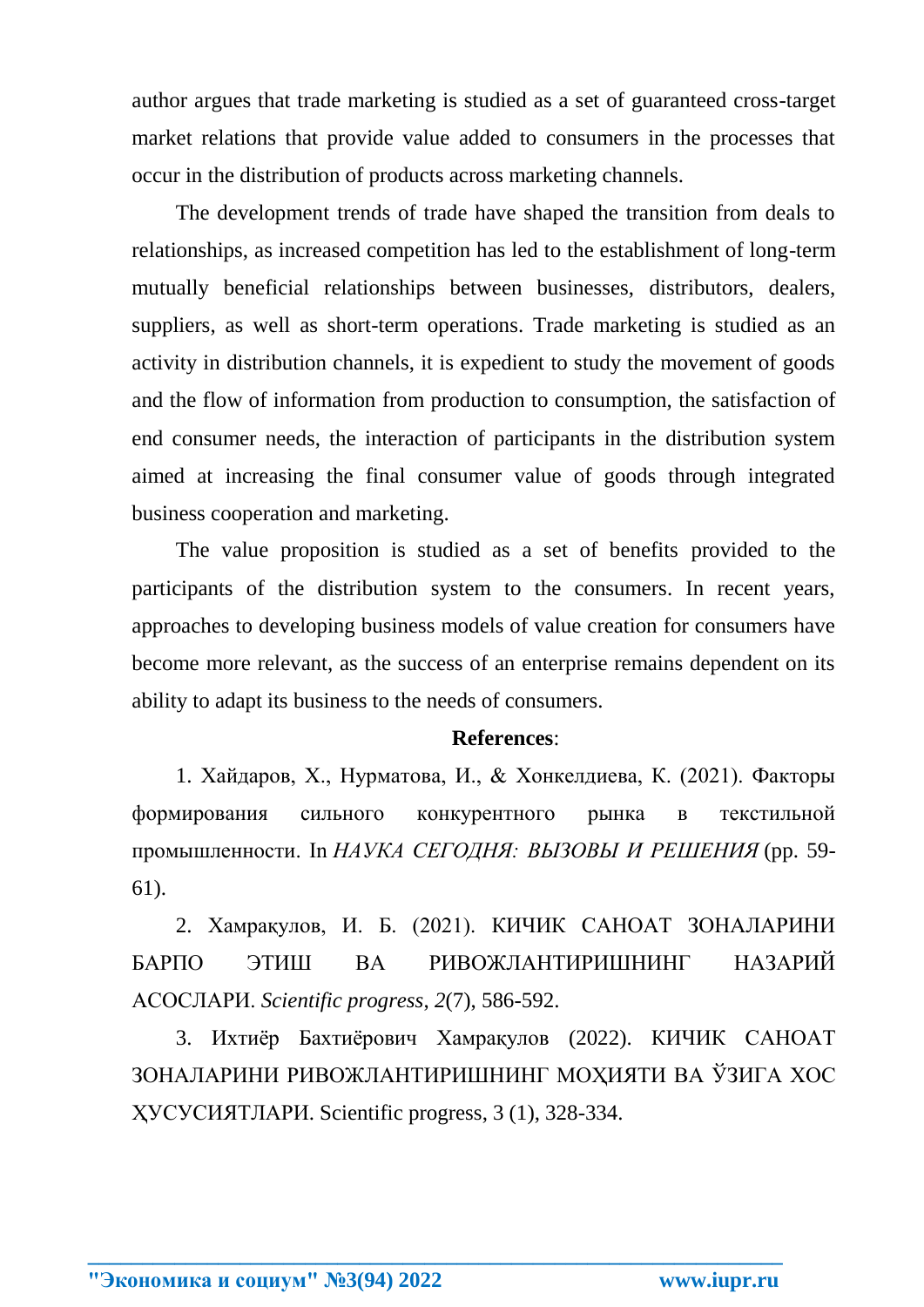4. Хамракулов, И. Б. (2021). ТЕОРЕТИЧЕСКИЕ ОСНОВЫ СОЗДАНИЯ И РАЗВИТИЯ МАЛЫХ ПРОМЫШЛЕННЫХ ЗОН. *Наука сегодня: проблемы и перспективы развития [Текст]: ма*, *2*, 49.

5. Asqarova, A., Xonkeldiyeva, K., Abdumutalibova, X., & Murotova, D. (2021). Issues of increasing the competitiveness of light industry enterprises. *Наука сегодня: проблемы и пути решения [Текст]: материа*, 48.

6. Хонкелдиева, К., Рахимова, Х., & Хасанхужаева, У. (2021). ПРЕДУПРЕЖДЕНИЕ ПРЕСТУПНОСТИ СРЕДИ НЕСОВЕРШЕННОЛЕТНИХ. *Наука сегодня: факты, тенденции, прогнозы [Текст]: мате*, 34.

7. Хонкелдиева, К., & Хўжамбердиев, Ж. (2020). Проблемы развития организации: управленческий и логистический аспекты. In *Наука сегодня: история и современность* (pp. 17-19).

8. Asqarova, A. M., Xonkeldiyeva, K. R., Nomonjonova, F. U., Qodirova, S. Q., & Arabxonova, X. A. (2021). Classification Of Competition In The Market Of Light Industrial Goods And The Factors That Shape It. *The American Journal of Management and Economics Innovations, 3 (01), 43*, *46*.

9. Xonkeldiyeva, K. R. (2021). Features of management of textile industry enterprises based on the cluster approach. *ACADEMICIA: An International Multidisciplinary Research Journal*, *11*(9), 780-783.

10. Хонкелдиева, К., & Мўйдинжонова, М. (2020). Актуальные проблемы решения безработицы в Республике Узбекистан. In *Наука сегодня: фундаментальные и прикладные исследования* (pp. 18-19).

11. Asqarova, A. M., Xonkeldiyeva, K. R., Abdukarimova, R. A., Xudoyberdiyeva, X. B., & Egamberdiyeva, N. B. (2021). Theories Of Marketing Strategies To Increase The Competitiveness Of Light Industry Enterprises. *The American Journal of Management and Economics Innovations*, *3*(01), 40-42.

**\_\_\_\_\_\_\_\_\_\_\_\_\_\_\_\_\_\_\_\_\_\_\_\_\_\_\_\_\_\_\_\_\_\_\_\_\_\_\_\_\_\_\_\_\_\_\_\_\_\_\_\_\_\_\_\_\_\_\_\_\_\_\_\_**

12. Xonkeldiyeva, K., & Xo'jamberdiyev, J. (2020). Экономика и социум.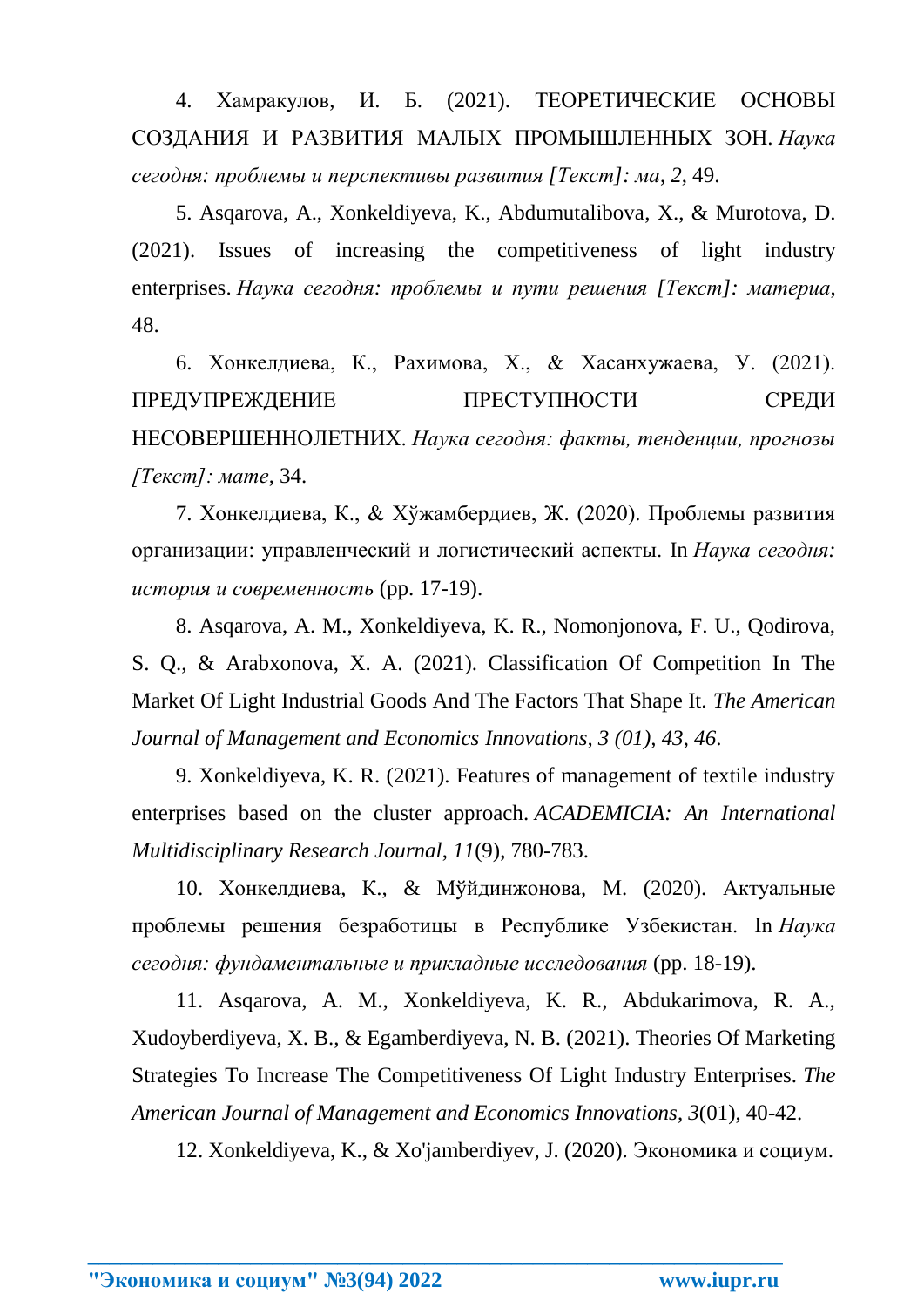13. Zokirova, S. Х., Ahmedova, D., Akbarov, R. F., & Xonkeldiyeva, K. R. (2021). Light Industry Enterprises In Marketing Activities Experience Of Foreign Countries In The Use Of Cluster Theory. *The American Journal of Management and Economics Innovations, 3 (01), 36*, *39*.

14. Хонкелдиева, К., Рахимова, Х., & Абдусатторова, З. (2020). Проблемы развития социального обеспечения населения. In *Наука сегодня: фундаментальные и прикладные исследования* (pp. 42-43).

15. Хонкелдиева, К., & Мўйдинжонова, М. (2020). Необходимые условия обеспечения гендерного равенства. In *Наука сегодня: фундаментальные и прикладные исследования* (pp. 40-41).

16. Zokirova, S. X., Akbarov, R. F., Isagaliyeva, S. M., & Xonkeldiyeva, K. R. (2021). Sand Distribution In Central Fergana. *The American Journal of Interdisciplinary Innovations Research*, *3*(01), 113-117.

17. Xonkeldiyeva, K., & Xo'jamberdiyev, J. (2020). Improving organizational effectiveness of industrial production. *Экономика и социум*, *3*, 145-147.

18. Хонкелдиева, К., & Толибжонова, М. (2020). Механизм формирования инновационного процесса в текстильном производстве как основа адаптации к процессам глобализации. In *Наука сегодня: фундаментальные и прикладные исследования* (pp. 15-16).

19. Хонкелдиева, К., & Абдусатторова, З. (2020). Социальная инфраструктура как фактор социально-экономического развития региона. In *Наука сегодня: фундаментальные и прикладные исследования* (pp. 17- 18).

20. Хонкелдиева, К., & Фарохиддинова, З. (2020). Гендерное равенство как ценность права. Наука сегодня: факты, тенденции, прогнозы: материа.

21. Хонкелдиева, К. (2020). Актуальные вопросы повышения экономического потенциала текстильной промышленности. In *Наука сегодня: фундаментальные и прикладные исследования* (pp. 13-15).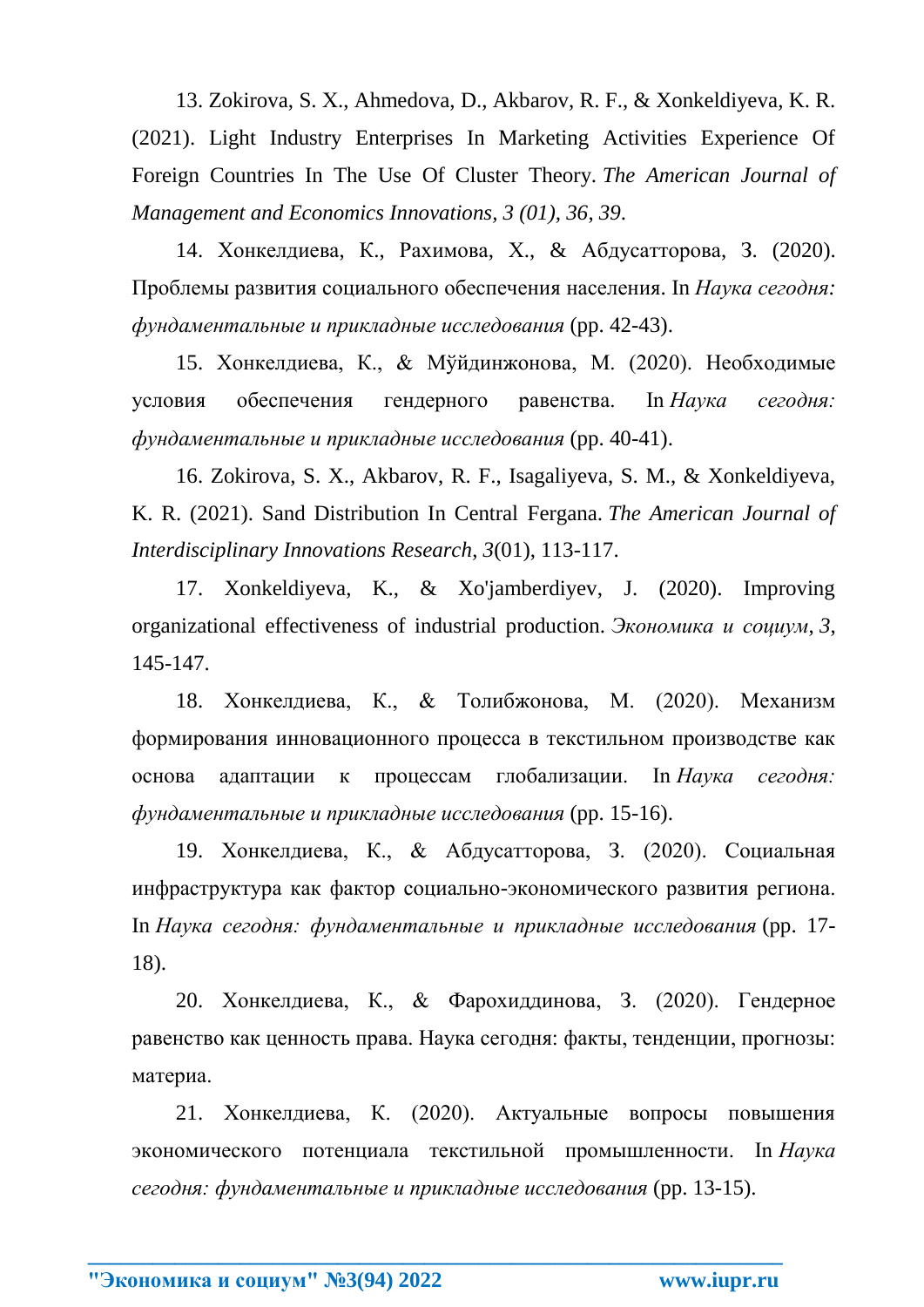22. Хонкелдиева, К., & Фарохиддинова, З. (2020). Гендерное равенство как ценность права. *Наука сегодня: факты, тенденции, прогнозы [Текст]: материа*, 61.

23. Хонкелдиева, К., & Маматкулова, Ф. (2020). Социальноэкономические аспекты устойчивого развития предприятия. In *Наука сегодня: факты, тенденции, прогнозы* (pp. 36-37).

24. Хонкелдиева, К., & Фарохиддинова, З. (2020). Оценка влияния рынка труда на уровень безработицы в республике Узбекистан. *Наука сегодня: факты, тенденции, прогнозы [Текст]: материа*, 37.

25. КАРИМОВ, Ў. ЕНГИЛ САНОАТ КОРХОНАЛАРИ РАҚОБАТБАРДОШЛИГИНИ ОШИРИШ БЎЙИЧА МАРКЕТИНГ СТРАТЕГИЯЛАРИ. *СТУДЕНЧЕСКИЙ ВЕСТНИК Учредители: Общество с ограниченной ответственностью" Интернаука",* 78-80.

26. Butaboev, M. T., & Karimov, U. U. (2020). «ЗЕЛЁНАЯ ЭКОНОМИКА». МИРОВОЙ ОПЫТ И ОСОБЕННОСТИ РАЗВИТИЯ В УЗБЕКИСТАНЕ. *Theoretical & Applied Science*, (2), 704-710.

27. Бутабоев, М. Т., & Каримов, У. У. (2020). Переход к «Зелёной экономике» и особенности её развития в Узбекистане. *Интернаука*, *23*(152), 41.

28. Sodikjonovich, G. B. (2020). Social and philosophical aspects of family entrepreneurship development. *ACADEMICIA: AN INTERNATIONAL MULTIDISCIPLINARY RESEARCH JOURNAL*, *10*(12), 1228-1234.

29. Рахимов, Д. Ш. (2021). САНОАТ ИҚТИСОДИЁТИДА МАХАЛЛИЙЛАШТИРИЛАЁТГАН МАХСУЛОТЛАРНИ ДИВЕРСИКАЦИЯЛАШ ОМИЛИ СИФАТИДА. *Scientific progress, 1*(6), 505-511.

30. Sayitkhonov A. THE IMPORTANCE OF INNOVATIVE ACTIVITIES OF YOUTH TO ENTREPRENEURSHIP //Theoretical & Applied Science. –  $2020. - N_2$ . 1. – C. 38-41.